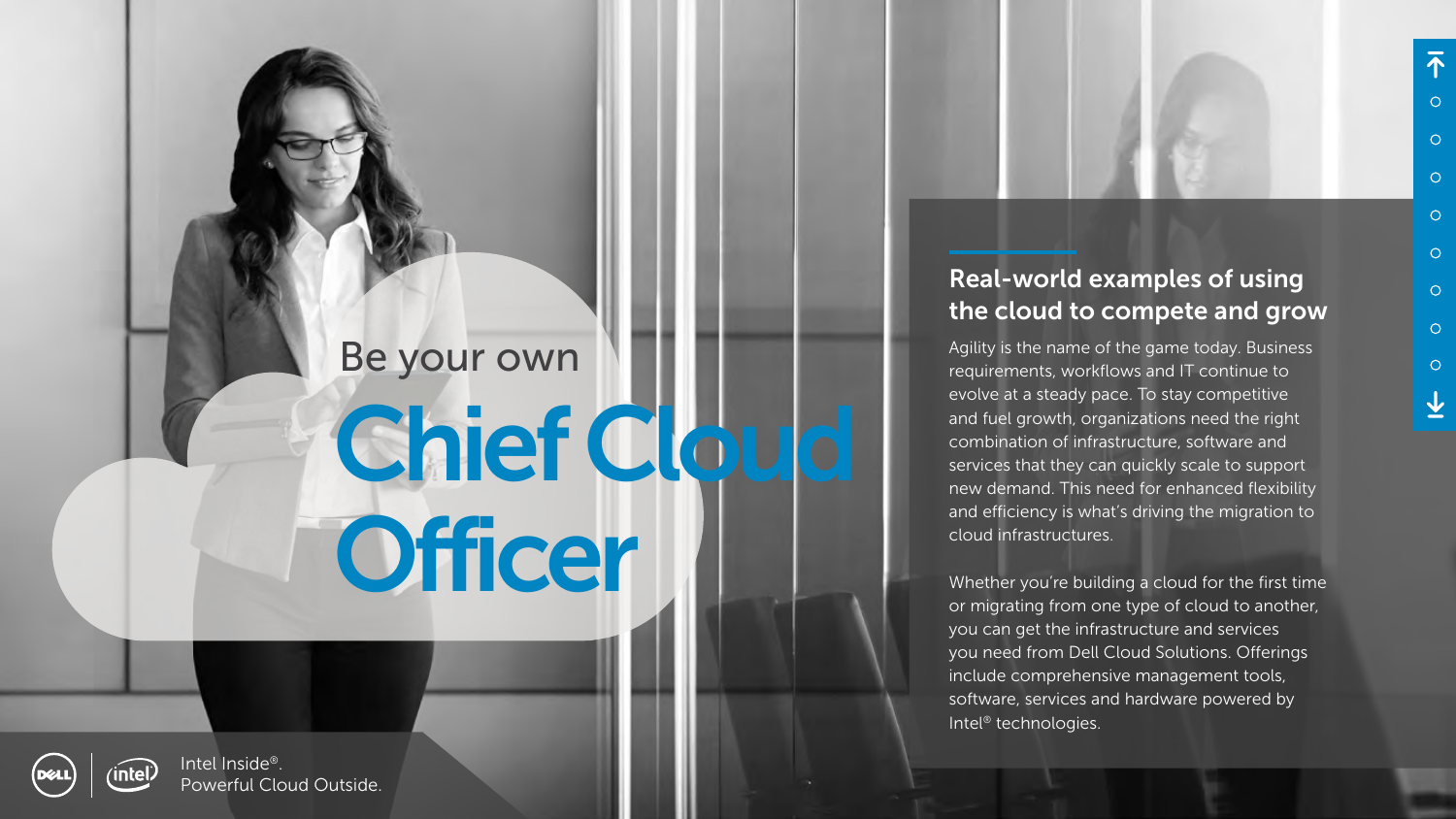#### Control your path

Accelerate innovation by establishing a fast and simple path to a private or hybrid cloud you create to reduce risk, grow your business and deliver value to customers in current and new markets, using modular building blocks from Dell.



#### Know your costs

Increase insight and control so you can improve value to customers, boost return on investment and reduce total cost of ownership by using Dell tools to streamline tasks such as building a cloud platform, automating processes, monitoring performance and delivering ondemand services.

Future-proof your business Gain flexibility and a variety of choices with end-to-end Dell offerings that can interoperate with existing and future technologies and services, so you can use best-of-breed innovation from user device to the cloud on your terms.

### Stay agile with a Dell Cloud Solution so you can:



#### Customers are achieving more with Dell Cloud Solutions

With Dell Cloud Solutions, you can create a cloud that's right for you:

As your business needs change, you can evolve your Dell Cloud Solution accordingly, adding technologies, replacing services, removing components or even changing your cloud's design. The choice is always yours.



#### *Curious about your options?*

*The following pages give quick snapshots of how three different organizations determined which type of cloud to implement as well as the outcomes of their choices.*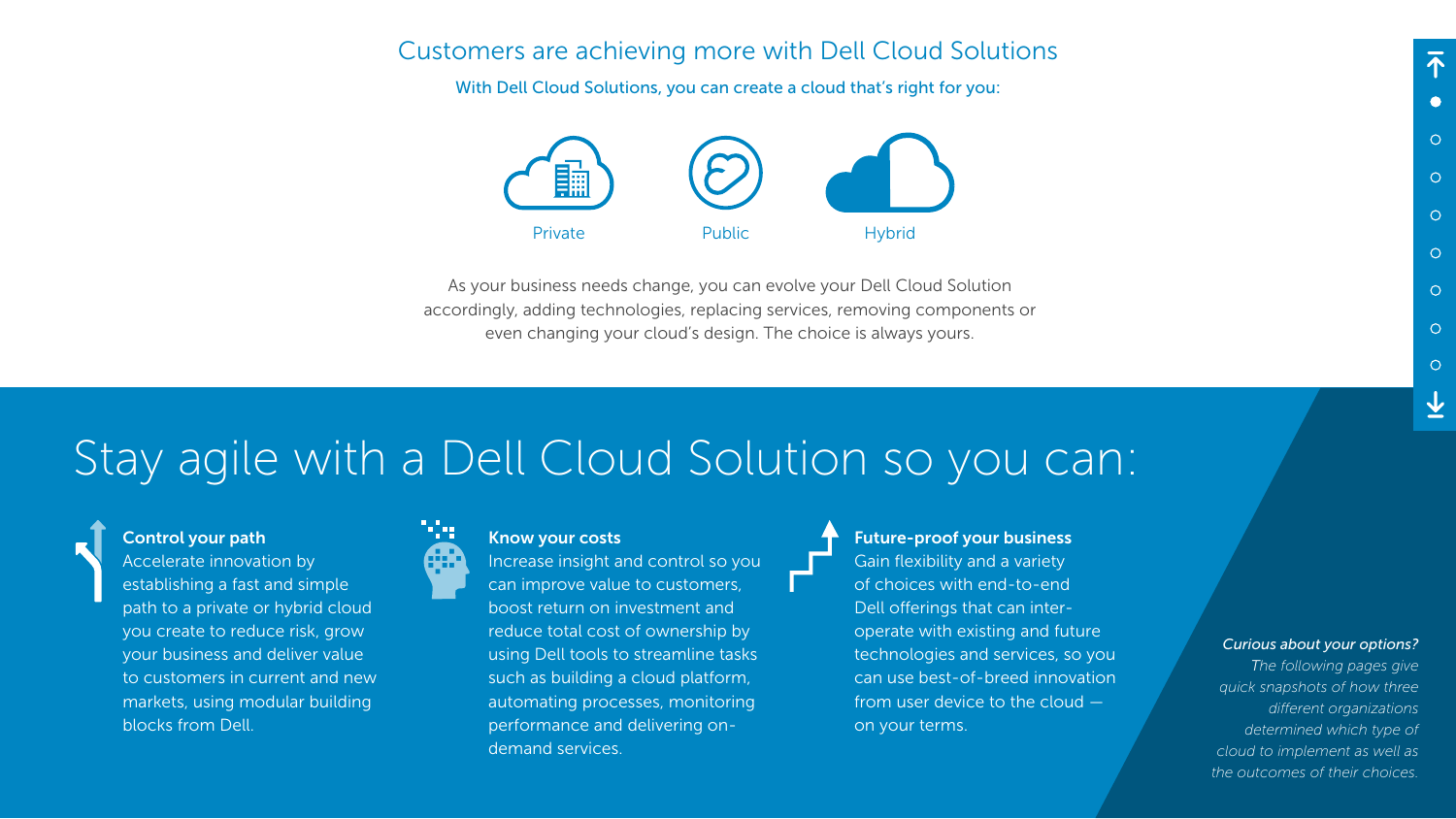Zenovia Exchange

Zenovia Exchange facilitates millisecond-fast auctions between website publishers and advertisers to determine which ads display on web pages served up on devices around the globe. Before its new solution, Zenovia was managing 60,000 auctions per second and 20 billion ad requests each day using a public cloud.

"We boosted our processing capacity by almost 10 times by migrating from the public cloud to one of our own, powered by Dell. In turn, that helped increase our revenue by 1,000 percent."

Dwight Ringdahl, Founder & CTO, Zenovia Exchange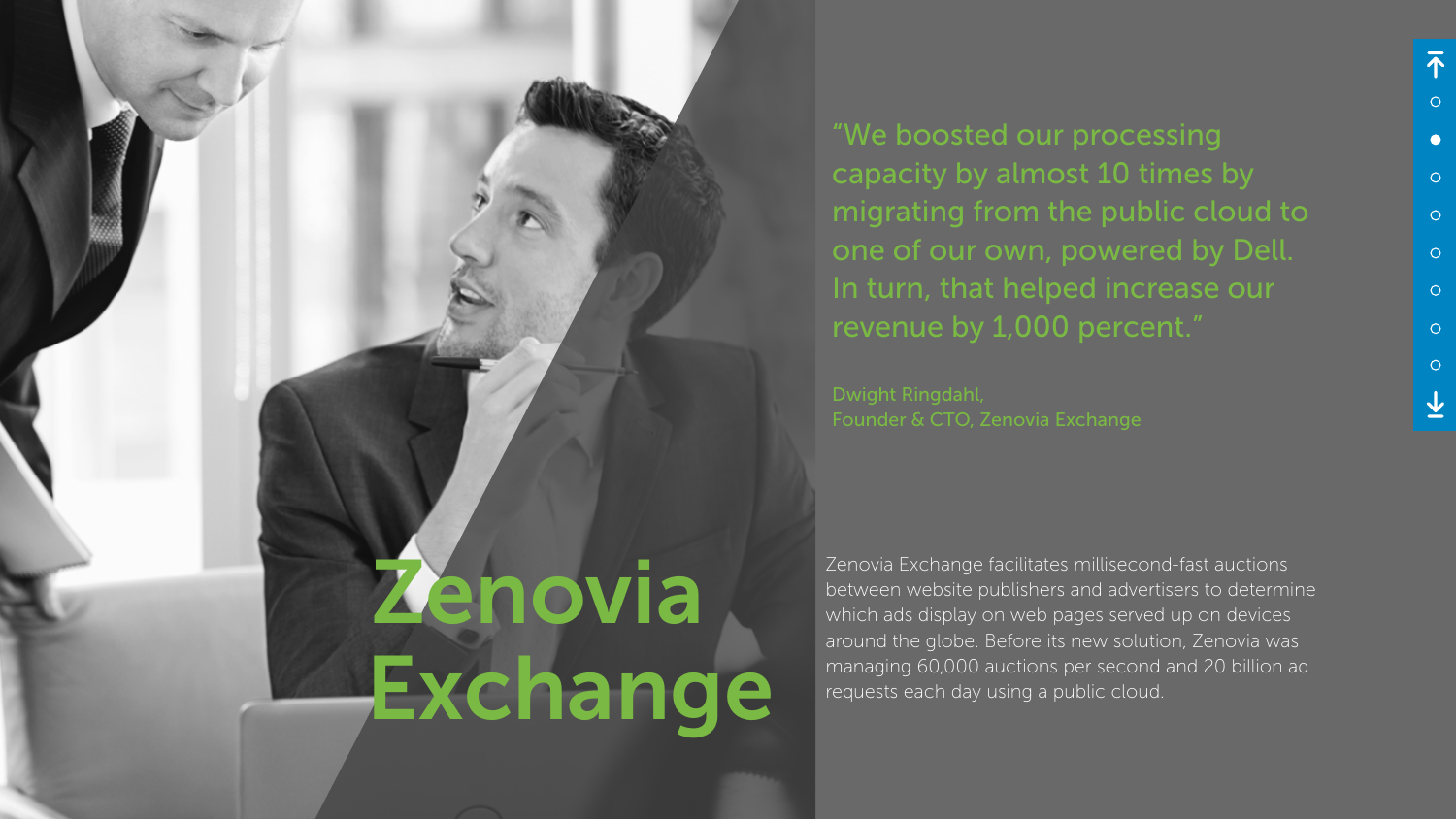#### Why was Zenovia's previous public cloud restricting competitiveness?

- Unexpected costs crippled innovation: its monthly cloud-services bill abruptly increased from \$260,000 to \$400,000.
- Online auctions weren't consistently fast or reliable because the cloud provider's infrastructure wasn't designed to support Zenovia's proprietary real-time-bidding (RTB) platform.
- The company lacked capital to reinvest in the business.

- Reduce costs.
- Provide customers with rapid, reliable auctions regardless of traffic volumes.
- Be able to afford its own globally dispersed high-performance infrastructure.



#### To drive growth, Zenovia needed to:

• The RTB platform now runs on a private cloud supported by Dell servers powered by Intel® Xeon® processors and InfiniBand switches.

#### Cloud choice

Zenovia chose to migrate from a public to a private cloud because it could then:

• Use an infrastructure that delivers optimum performance for its RTB

- Increase insight and control over costs.
- platform.
- Ensure high availability for its customers.

#### The new solution from 5,000 feet

• Infrastructure resides in colocation data centers in New Jersey, California,

- 
- the Netherlands and Singapore.
- 

• Equipment is leased from Dell Financial Services.

#### Scaled the number of auctions it processes from 60,000 to 600,000

Boosted revenue by 1,000%

#### Can now generate 2.5 **billion** records per second







#### Zenovia now knows its costs…

By building a private cloud, Zenovia:

- Cut nearly \$300,000 a month in public-cloud expenses.
- Saved millions of dollars in capital expenses by leasing equipment.
- Avoided \$200,000 in appliance costs by developing a load-balancing solution.

#### Is controlling its path…

Migrating from a public to a private cloud gives Zenovia:

- The insight it needs to identify and plan for evolving requirements.
- More reliable services.
- Faster performance of its RTB platform because it can now choose the right infrastructure.



#### And has future-proofed its business

Zenovia can now manage more auctions and drive growth because it:

- Boosted revenue by 1,000%.
- Scaled the number of auctions it processes from 60,000 to 600,000 per second.
- Can now generate 2.5 billion records per second.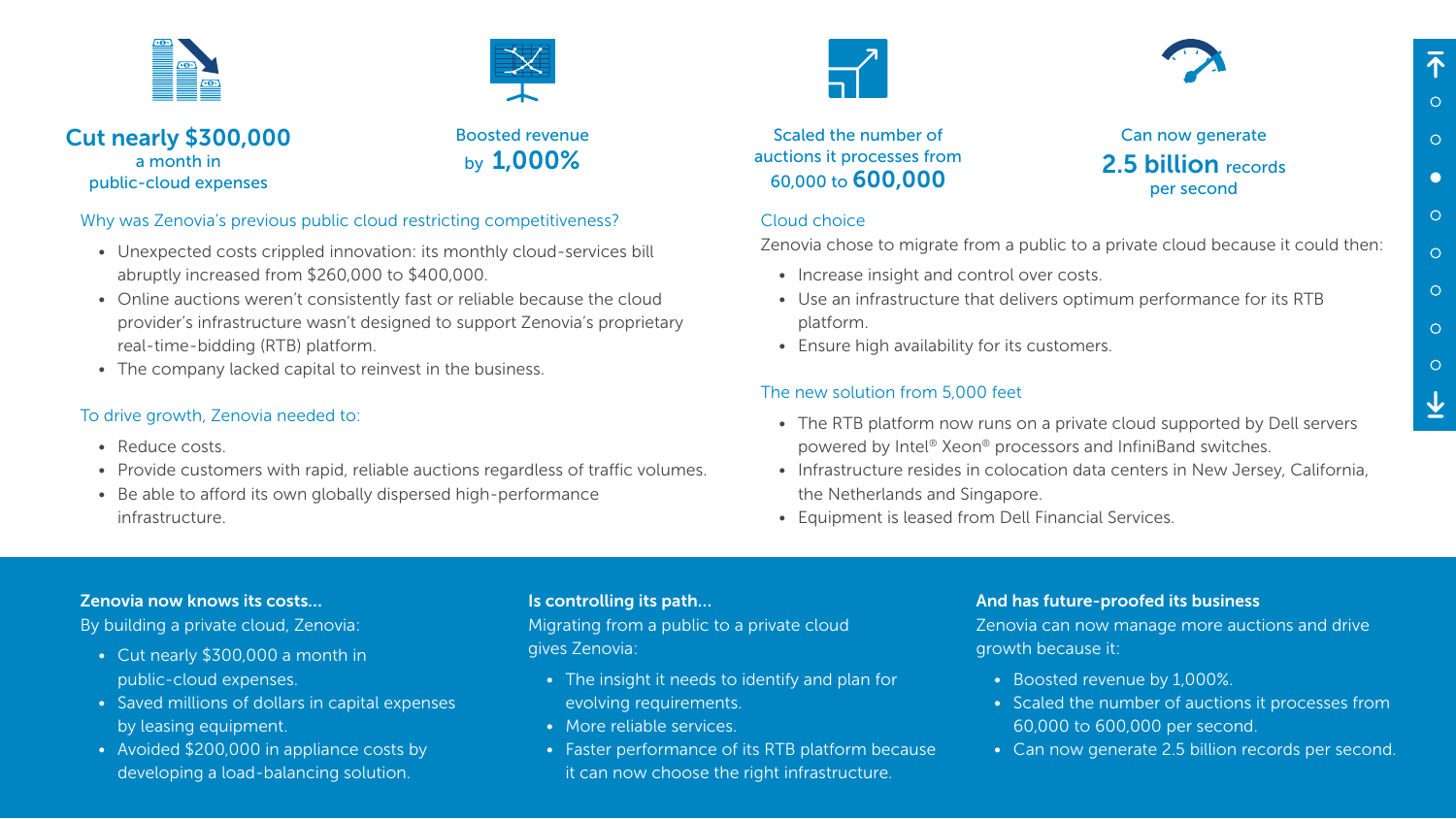Each year, IIHT teaches 60,000 IT professionals how to<br>build and manage private clouds from its 200 training<br>centers. To facilitate hands-on learning, IIHT provides<br>three machines per student or 60 machines per class build and manage private clouds from its 200 training centers. To facilitate hands-on learning, IIHT provides three machines per student – or 60 machines per class. This added up to 180,000 machines per year.



"Through our virtual data center model, customers … can access the infrastructure from any location, which makes it a true e-learning approach without any limitations."

Shivajee Sharma, President and CIO, IIHT Cloud Solutions Pvt. Ltd.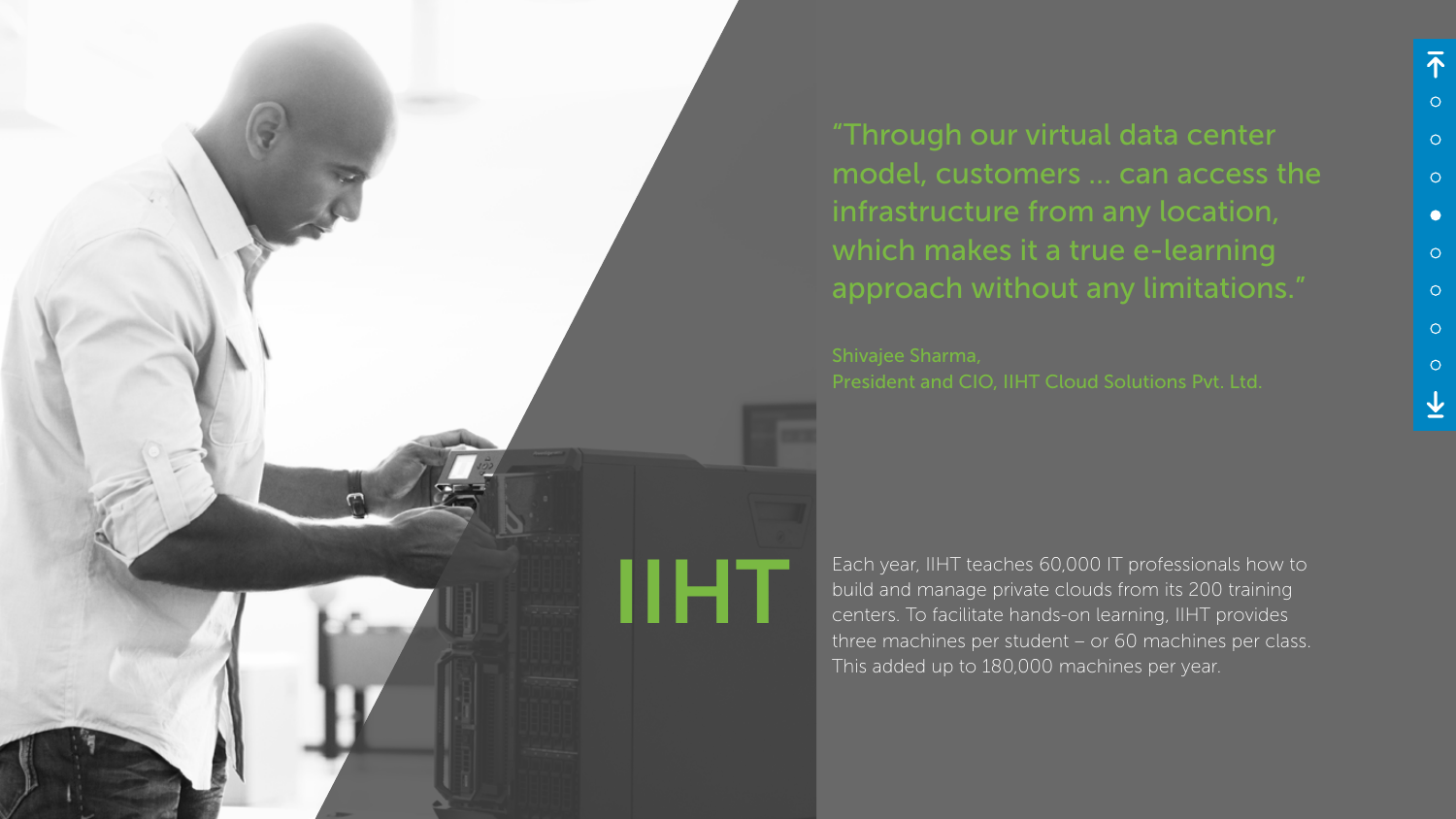#### Why was IIHT's previous infrastructure restricting competitiveness?

- It took too long to configure environments. To prepare for each class, three engineers had to work collectively for 48 hours.
- Overhead costs were unsustainable: IT maintenance was responsible for 70% of class costs.
- Adding more training sites was financially and logistically impossible with the existing model.

#### To drive growth, IIHT needed to:

- Provision IT for classes faster.
- Reduce costs.
- Offer classes in more locations.

#### Cloud choice

• An end-to-end Dell infrastructure that uses Intel<sup>®</sup> Xeon<sup>®</sup> processors. • A software-defined network (SDN) that engineers manage from a

IIHT wanted to use a public cloud but it couldn't find a service that could meet its needs. Recognizing other education providers have similar IT challenges, IIHT launched IIHT Cloud Solutions to provide public cloud services tailored for education providers. By using these public cloud services, IIHT:

• Can focus on helping students rather than managing its own infrastructure. • Is more agile because it can instantly get the IT needed to support new

- 
- sites, classes and students.

#### The new solution from 5,000 feet

- 
- single console.
- 

• Virtualized servers that engineers can provision in near-real time.

#### IIHT now knows its costs…

By building public cloud services, IIHT:

- Reduced TCO by 40%.
- Can offer customers hourly training options versus just full-day classes.
- Cut storage costs by 80%.

#### Is controlling its path…

Because IIHT Cloud Solutions can ramp up capacity on demand, IIHT can now:

- Provision a 60GB lab scenario 75% faster.
- Launch new curriculum quicker in just 15 days.

And has future-proofed its business IIHT can now add more classes in more locations faster because it:

- Can educate 20,000 students simultaneously.
- Can support 65% growth in six months.
- Will be able to train more than 100,000 IT professionals each year at locations around the world.

Cut storage costs by 80%





Reduced TCO by 40%

## Provision a 60GB lab

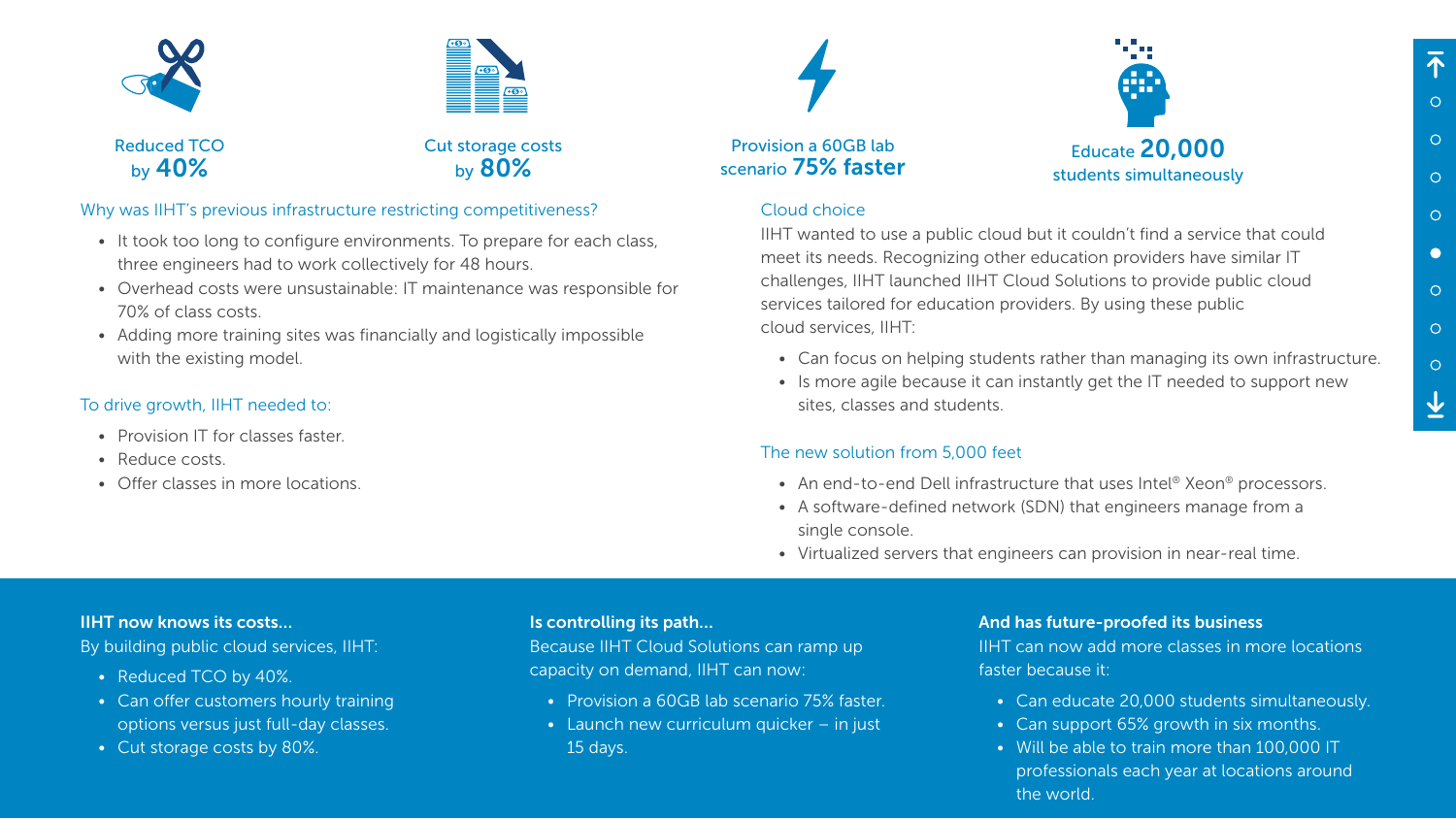owns and operates the shopping portal Ciao. LeGuide. com must ensure that consumers in 14 countries enjoy millisecond-fast response times while shopping on both sites, regardless of traffic or time of day.

### "Many people said this was 'mission impossible.' But Dell's response was, 'No problem, we can do it.'"

Mohammed Bellamine, Chief Operating Officer, LeGuide.com

# Shopping-comparison website LeGuide.com also<br>commust ensure that consumers in 14 countries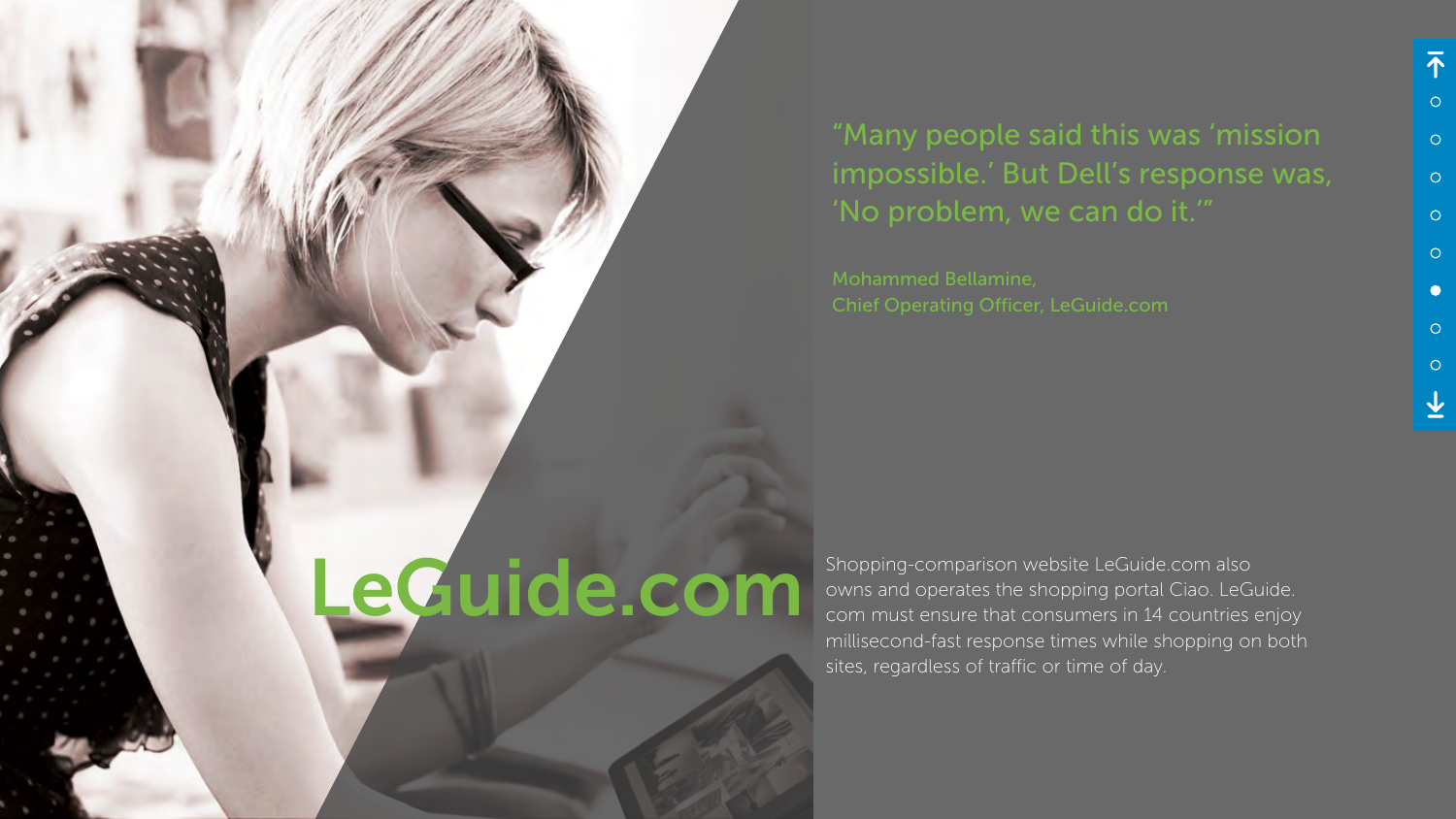#### Why was LeGuide.com's previous infrastructure restricting competitiveness?

- It took too much time to manage the disparate IT that supported both sites.
- High data center costs left little money to fund innovation.
- IT personnel couldn't easily scale infrastructure to rapidly support traffic spikes or new services.

#### To drive growth, LeGuide.com needed to:

- Facilitate quick and easy browsing experiences for customers on both sites.
- Quickly update the websites with new looks and products to keep customers engaged.
- Protect customers' data.
- Reduce complexity.

#### Cloud choice

LeGuide.com chose to build a hybrid cloud because it could then:

- Manage core infrastructure and sensitive data on-site.
- 
- Achieve hyper-fast scale when needed using a public-cloud infrastructure. • Minimize costs by avoiding overprovisioning.

#### The new solution from 5,000 feet

Achieve HIGH levels of **Security** 



Reduced physical servers by  $40%$ 



- End-to-end infrastructure based on offerings from Dell and Intel.
- When traffic spikes demand more physical compute and storage, additional resources are provisioned automatically from Quadria, a public-cloud service provider and Dell Partner.
- LeGuide.com customizes and manages its private cloud using a virtual layer supported by technologies from VMware, Microsoft and CentOS.

#### Add services<br> **Quicker** Drive Growth<br>
Drive Growth with less effort

#### LeGuide.com now knows its costs…

By building a hybrid cloud, LeGuide.com:

- Saved money and boosted efficiency by reducing physical servers by 40%.
- Increased resource utilization and IT simplicity.
- Made use of existing technologies.

#### Is controlling its path…

Because LeGuide.com now collaborates with Quadria to deliver cloud services, it can:

- Ramp up capacity on demand to support sudden traffic spikes.
- Achieve high levels of security.
- Accelerate the merging and consolidation of its disparate infrastructures.



#### And has future-proofed its business

LeGuide.com is ready to deliver the products and information its customers seek because it can now:

- Add new services quicker.
- Drive growth with less effort.
- Deliver consistently fast shopping experiences for customers on LeGuide.com and Ciao.com.

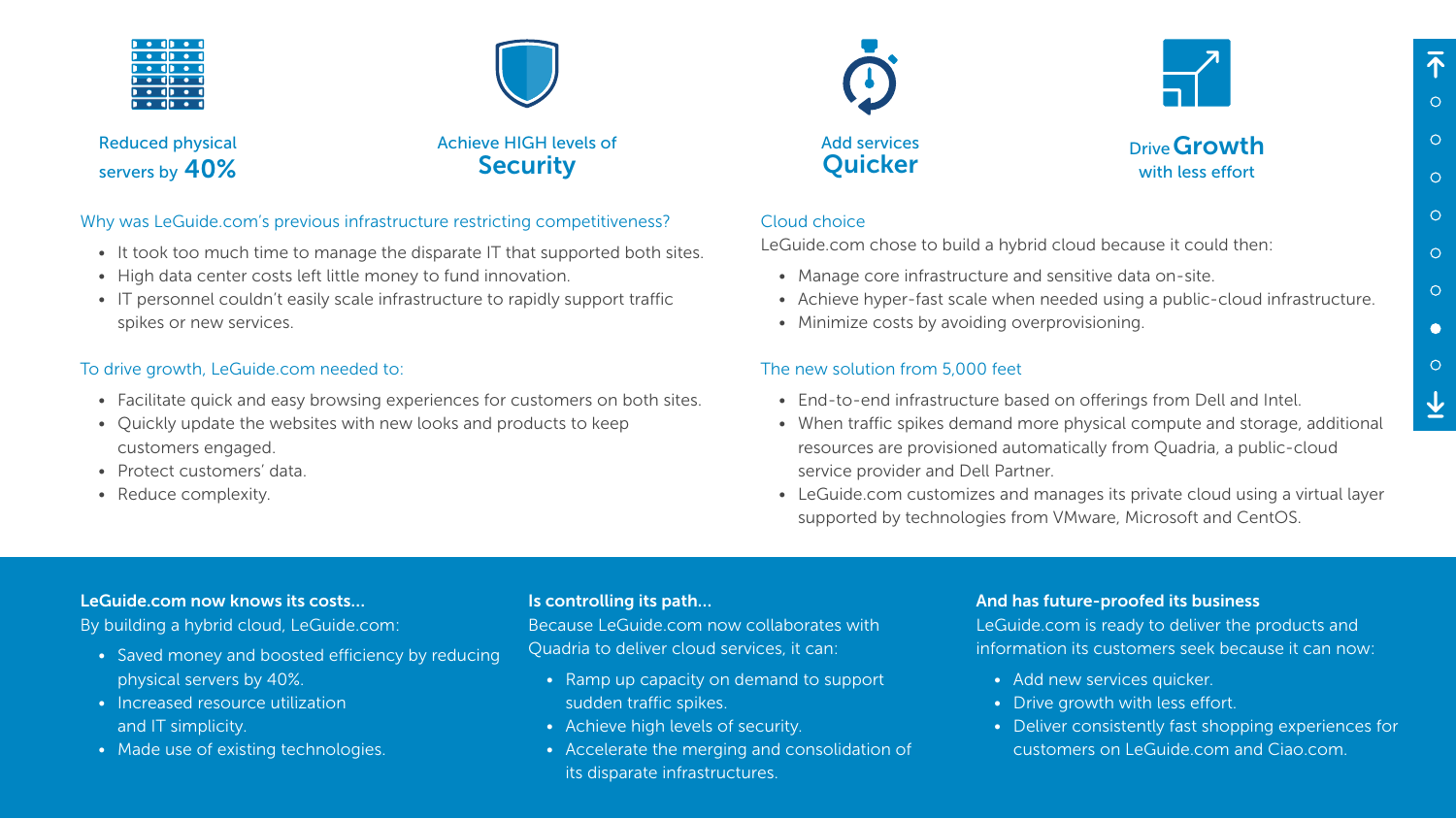In a recent study, Forrester Consulting found that companies that implemented an on-site Dell Cloud Solution powered by Intel® achieved:



As much as 10% time savings for IT management and support



More than \$4.3 million in software, storage and networking savings over three years

111% ROI and over \$7 million net present value in three years